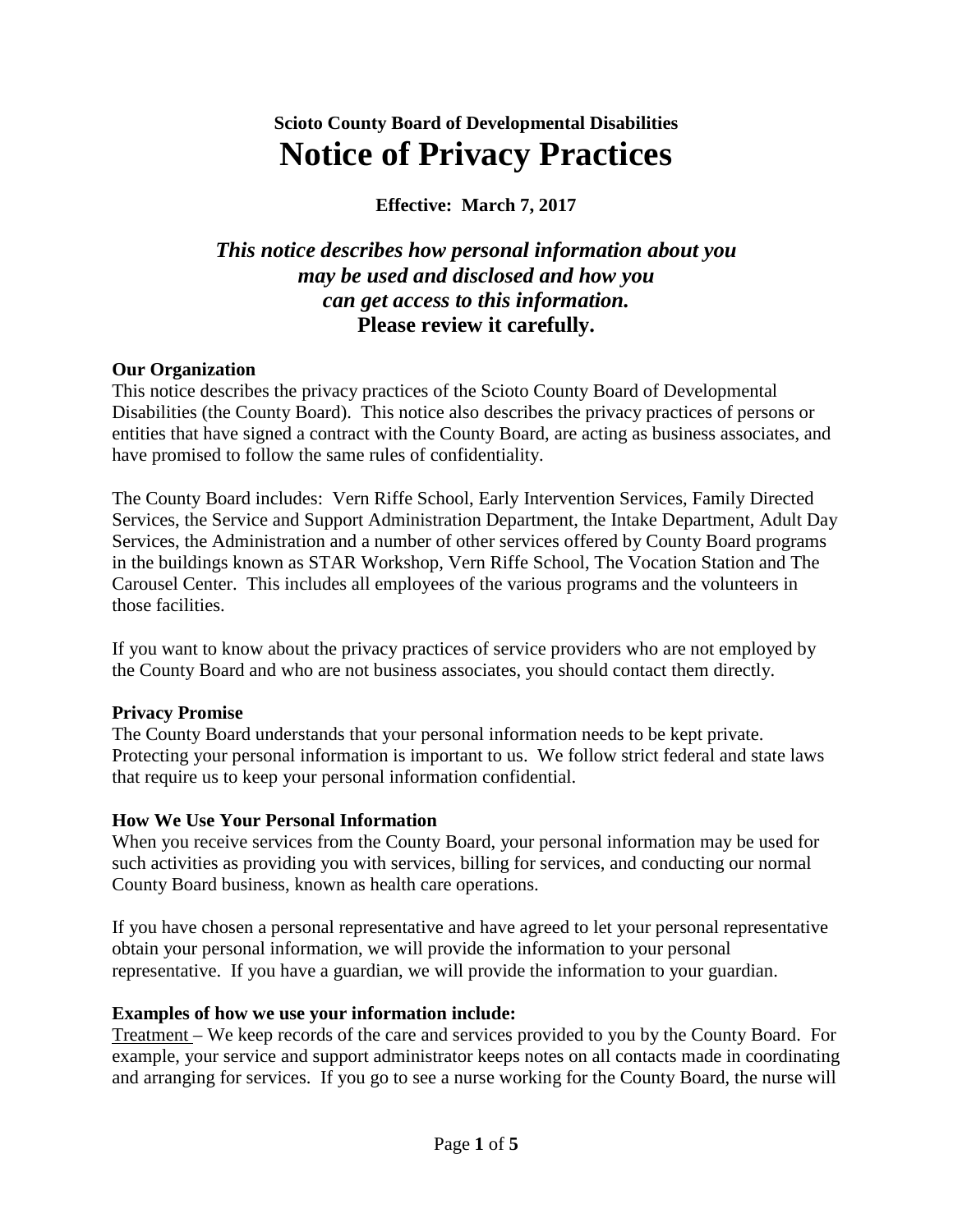keep records of any care you receive. County Board staff may share your personal information while helping to develop your service plan.

If County Board staff want to share your personal information with anyone who is NOT employed by the County Board, you must give them written permission first. However, we are permitted to disclose your identity without your permission, if necessary for your treatment, or to obtain payment for services.

Some personal records, including confidential communications with a mental health professional and substance abuse records, may have additional restrictions for use and disclosure under state and federal law.

Payment – We keep records that include payment information and documentation of the services provided to you. It is permissible for us to use your personal information to obtain payment for your services from Medicaid, insurance, or other sources. For example, we may disclose personal information about the services provided to you to confirm your eligibility for Medicaid and to obtain payment from Medicaid. The County Board may use your personal information to determine the amount and type of Medicaid services you need and send this information to the proper state department.

Health Care Operations – We may use personal information to improve the quality of care, train staff, manage costs, conduct required business duties, and make plans to better serve you and other individuals enrolled in County Board services. For example, we may use your personal information to evaluate the quality of treatment and services provided by our staff.

### **Other Services We Provide**

We may also use your personal information to:

- Determine whether you are eligible for services from the County Board
- Recommend to you service alternatives and other possible benefits
- Tell you about other service providers who may be able to help you
- To allow members of the Board of DD to review direct service contracts
- To determine whether the waiting lists are being kept in accordance with Ohio law
- Allow local, state, and federal agencies to monitor your services
- To investigate incidents affecting health and safety, to report these kinds of incidents and to take steps to protect your health and safety
- To allow the County Board to prepare reports required by the Ohio Department of

Developmental Disabilities, the Ohio Department of Health and the Ohio Department of Job and Family Services

- Contact you for assistance in passing levies, unless you notify the County Board that you do not wish to be contacted for these purposes

- Contact you for assistance for other fund raising activities, unless you notify the County Board that you do not wish to be contacted for these purposes

### **When you must provide written authorization**

You must sign a written authorization for all of the following:

- Any disclosure not listed as an exception in this Notice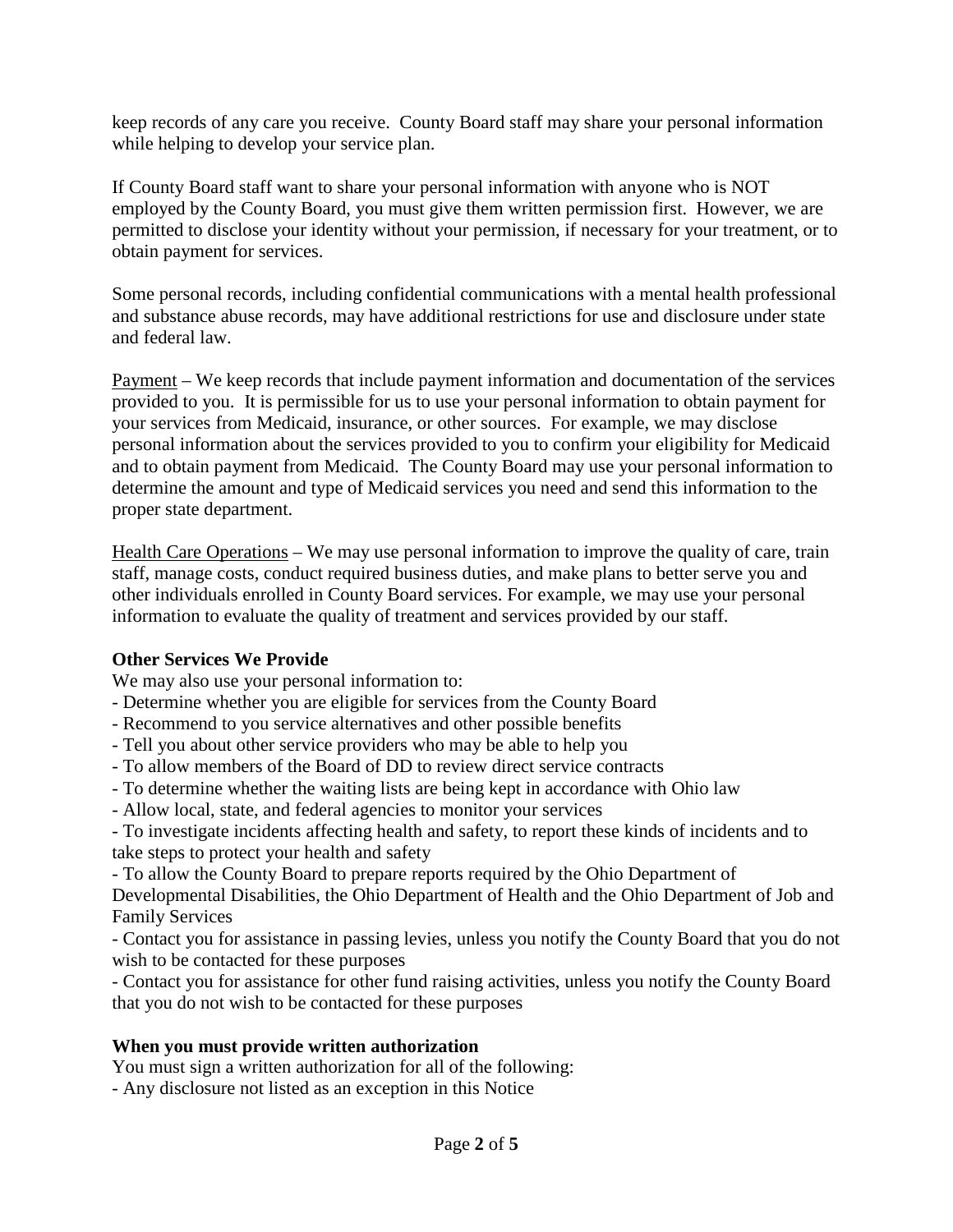- Most uses and disclosures of psychotherapy notes, which are notes of private conversation between you and your counselor or from a group counseling session

- All uses and disclosures for marketing purposes

- Disclosures that constitute a sale of your Personal Information

#### **Sharing your personal information**

There are limited situations when we are permitted, or required, to disclose personal information without your signed authorization. These situations are:

-We may disclose your identity, if necessary, for your treatment or to obtain payment for services

-To protect victims of abuse, neglect or domestic violence

-To reduce or prevent a serious threat to public health and safety

-For health oversight activities such as investigations, audits and inspections

-For lawsuits and similar proceedings

-For public health purposes such as reporting communicable diseases, work-related illnesses or other diseases and injuries permitted by law; reporting births and deaths, and reporting reactions to drugs and problems with medical devices

-When required by law

-When requested by law enforcement as required by law or court order.

-To coroners, medical examiners and funeral directors

-For organ and tissue donation

-For Workers' Compensation or other similar programs if you are injured at work and are covered by Workers' Compensation, or other similar programs

-For specialized government functions such as intelligence and national security

All other uses and disclosures, not described in this notice require your signed authorization. You may revoke your authorization at any time with a written statement.

### **Our Privacy Responsibilities**

The County Board is required by law to:

-Maintain the privacy of your personal information

-Provide this notice that describes the ways we may use and share your personal information -Follow the terms of the notice currently in effect

#### **We reserve the right to make changes to this notice at any time and make new privacy practices effective for all information we maintain.**

Current notices will be posted in our facilities and on our website: [www.sciotocountydd.org](http://www.sciotocountydd.org/) . You may also request a copy from the County Board's Privacy Officer.

### **Your Individual Rights**

You have the right to:

-Receive notifications of breaches of your unsecured protected health information. You will receive such notifications, if a breach should occur.

-Request restrictions on how we use and share your personal information. We will consider all requests for restrictions carefully, but are not required to agree to any restriction.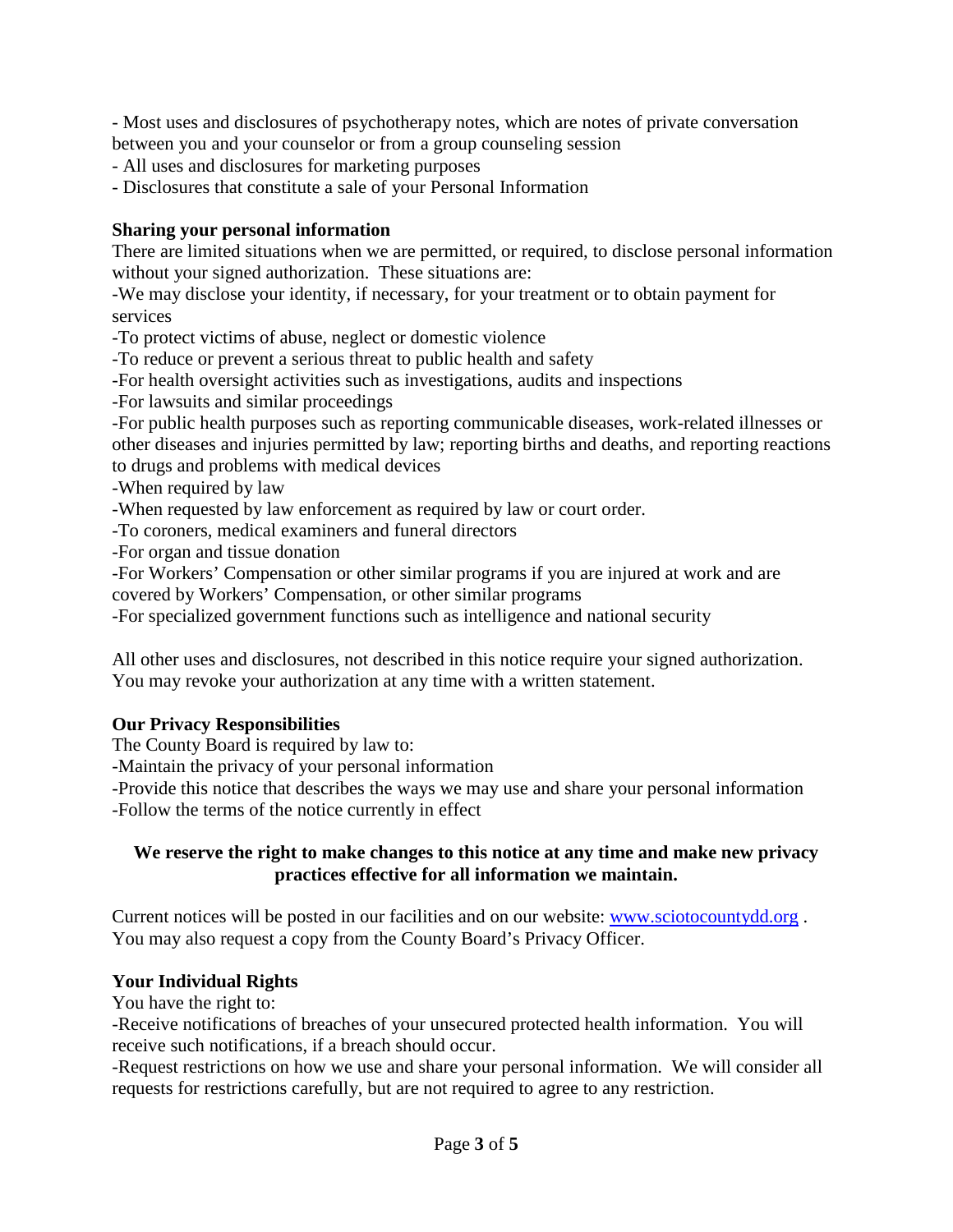-Request that we use a specific telephone number or address to communicate with you -Look at and have a paper, or electronic, copy of your personal information including service, medical and billing records.\* Fees may apply. Response may take up to 30 days.

-Request corrections or additions to your personal information. You must give the reasons for wanting the change.\*

-Request an accounting of certain disclosures made by us of your personal information or by business associates who are working for us. Your request must state the period of time desired for the accounting. You may ask for an accounting of disclosures made for six years prior to your request. The first accounting is free, but a fee will apply if more than one request is made in a 12 month period.\* Accounting may take up to 60 days.

-Request a paper copy of this notice, even if you agree to receive it electronically.

*\* Requests marked with a (\*) must be made in writing. Contact the County Board Privacy Officer for the correct form.*

### **Contact Us**

If you would like further information about your privacy rights, are concerned that your privacy rights have been violated, or disagree with a decision that we made about access to your personal information, contact:

County Board Privacy Officer 2619 Gallia Street, Portsmouth OH 45662 Call: 740-353-0636 Or email: [sciotocountydd@scdd.k12.oh.us](mailto:sciotocountydd@scdd.k12.oh.us)

We will investigate all complaints and will not retaliate against you for filing a complaint.

You may also file a written complaint with any of the following:

-The Secretary of the U.S. Department of Health and Human Services, 200 Independence Avenue SW, Washington, DC 20201, or call 1-877-696-6775

-The Office for Civil Rights, U.S. Department of Health and Human Services, 200 Independence Avenue SW, Room 509F, HHS Building, Washington DC 20201 or call the OCR hotline – voice at 1-800-368-1019, or email: ocrmail@hhs.gov

-Attorney General for the State of Ohio, 30 E. Broad Street, 17<sup>th</sup> Floor, Columbus, OH 43215 or by email: ohioattorneygeneral.gov/contact